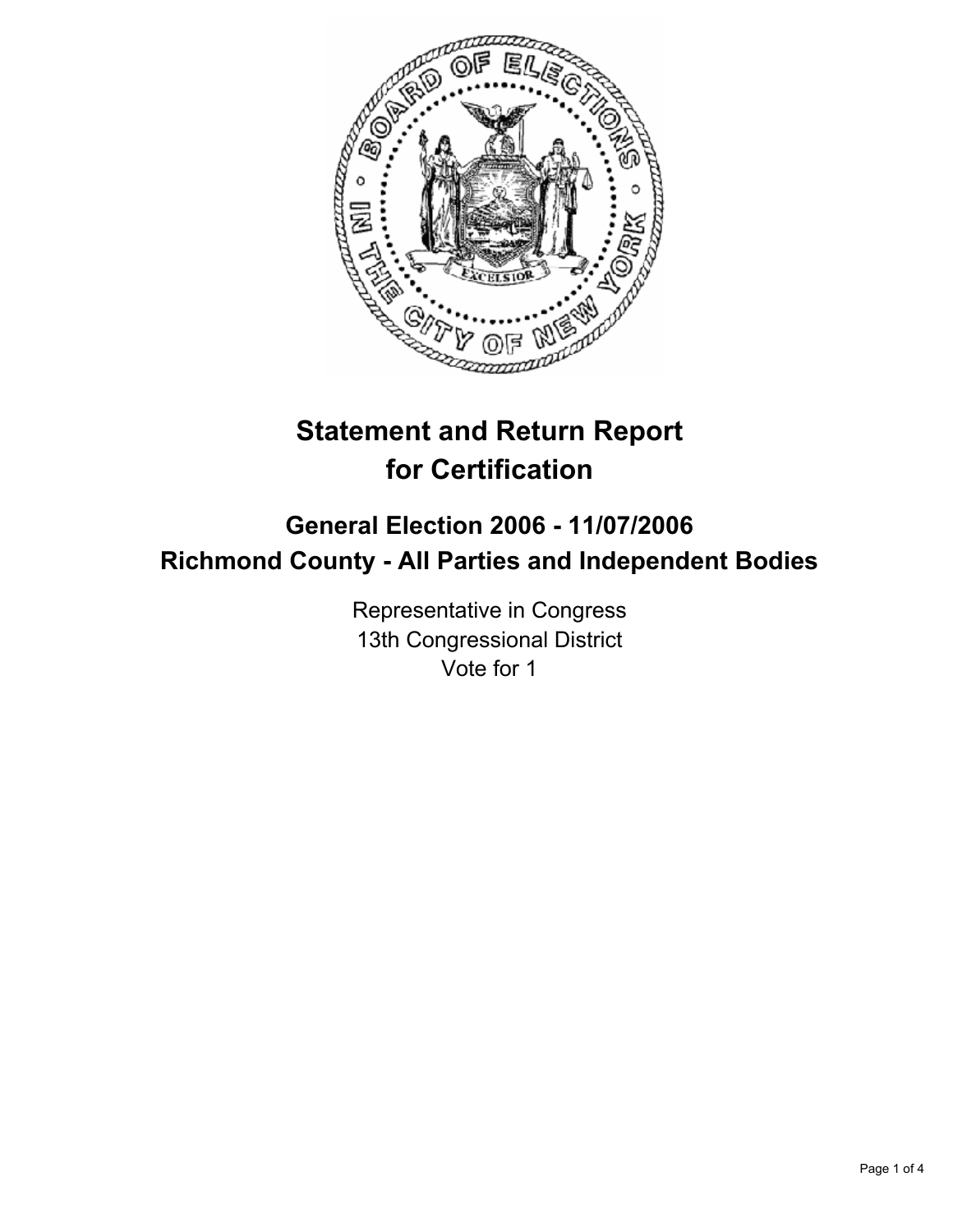

# **Assembly District 60**

| <b>PUBLIC COUNTER</b>                 | 14,691 |
|---------------------------------------|--------|
| <b>EMERGENCY</b>                      | 0      |
| ABSENTEE/MILITARY                     | 594    |
| <b>FEDERAL</b>                        | 26     |
| AFFIDAVIT                             | 156    |
| <b>Total Ballots</b>                  | 15,467 |
| VITO FOSSELLA (REPUBLICAN)            | 7,620  |
| STEPHEN A HARRISON (DEMOCRATIC)       | 4,795  |
| VITO FOSSELLA (INDEPENDENCE)          | 498    |
| VITO FOSSELLA (CONSERVATIVE)          | 869    |
| STEPHEN A HARRISON (WORKING FAMILIES) | 317    |
| MOTHER THERESA (WRITE-IN)             |        |
| <b>Total Votes</b>                    | 14,100 |
| Unrecorded                            | 1.367  |

# **Assembly District 61**

| PUBLIC COUNTER                        | 22,007 |
|---------------------------------------|--------|
| <b>EMERGENCY</b>                      |        |
| ABSENTEE/MILITARY                     | 665    |
| <b>FEDERAL</b>                        | 46     |
| <b>AFFIDAVIT</b>                      | 393    |
| <b>Total Ballots</b>                  | 23,112 |
| VITO FOSSELLA (REPUBLICAN)            | 7,029  |
| STEPHEN A HARRISON (DEMOCRATIC)       | 10,894 |
| VITO FOSSELLA (INDEPENDENCE)          | 724    |
| VITO FOSSELLA (CONSERVATIVE)          | 983    |
| STEPHEN A HARRISON (WORKING FAMILIES) | 859    |
| <b>GEORGE MCANANAMA (WRITE-IN)</b>    |        |
| HEATHER O'NEILL (WRITE-IN)            |        |
| <b>Total Votes</b>                    | 20,491 |
| Unrecorded                            | 2,621  |
|                                       |        |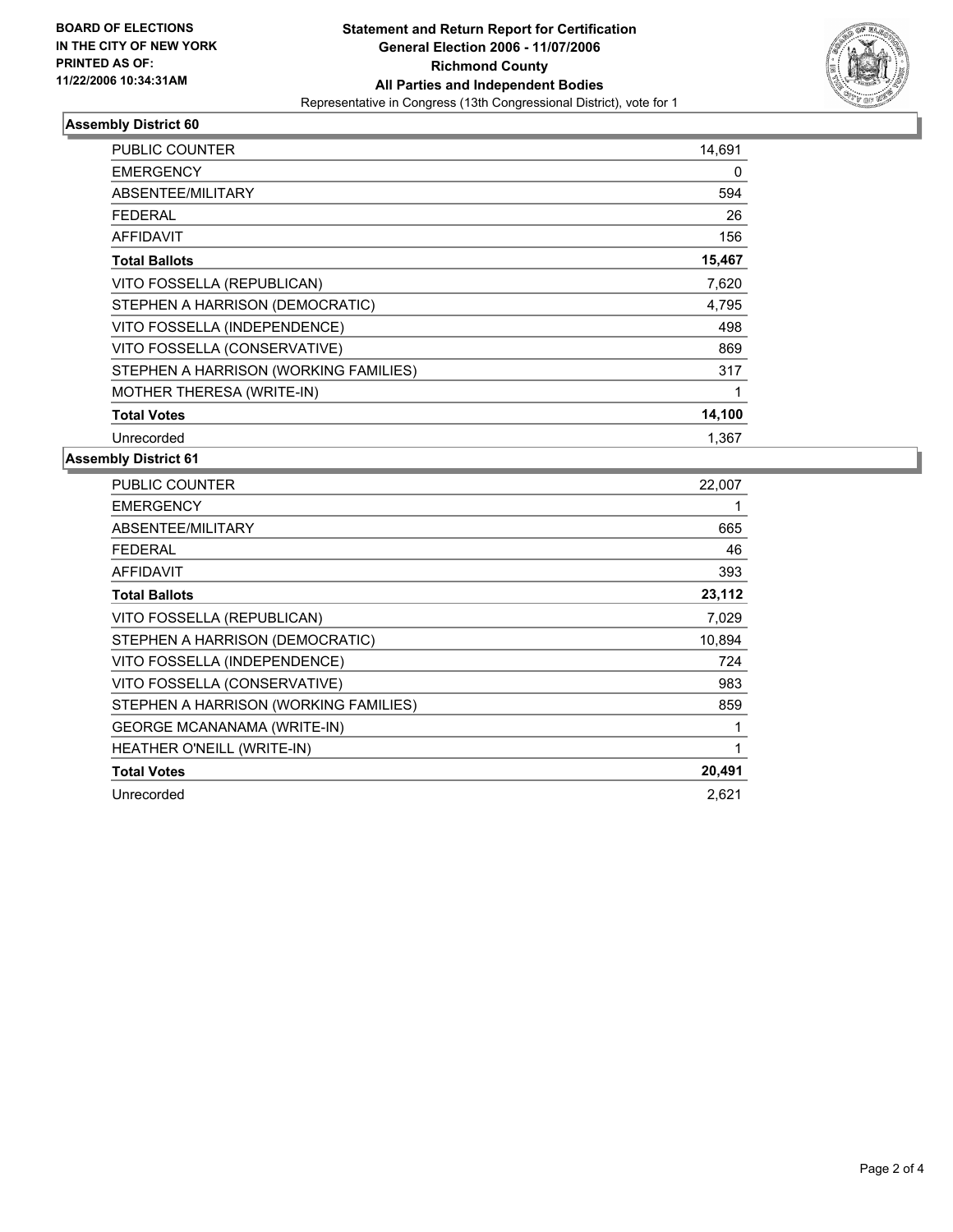

# **Assembly District 62**

| PUBLIC COUNTER                        | 24,245 |
|---------------------------------------|--------|
| <b>EMERGENCY</b>                      | 64     |
| ABSENTEE/MILITARY                     | 738    |
| <b>FEDERAL</b>                        | 23     |
| <b>AFFIDAVIT</b>                      | 266    |
| <b>Total Ballots</b>                  | 25,336 |
| VITO FOSSELLA (REPUBLICAN)            | 14,517 |
| STEPHEN A HARRISON (DEMOCRATIC)       | 6,263  |
| VITO FOSSELLA (INDEPENDENCE)          | 852    |
| VITO FOSSELLA (CONSERVATIVE)          | 1,543  |
| STEPHEN A HARRISON (WORKING FAMILIES) | 450    |
| KATHLEEN GORMAN (WRITE-IN)            |        |
| MICHAEL ZAMBARDA (WRITE-IN)           |        |
| ROBERT MINOGUE (WRITE-IN)             | 2      |
| <b>Total Votes</b>                    | 23,629 |
| Unrecorded                            | 1.707  |

# **Assembly District 63**

| PUBLIC COUNTER                        | 20,753 |
|---------------------------------------|--------|
| <b>EMERGENCY</b>                      |        |
| ABSENTEE/MILITARY                     | 672    |
| <b>FEDERAL</b>                        | 31     |
| <b>AFFIDAVIT</b>                      | 249    |
| <b>Total Ballots</b>                  | 21,712 |
| VITO FOSSELLA (REPUBLICAN)            | 9,558  |
| STEPHEN A HARRISON (DEMOCRATIC)       | 8,132  |
| VITO FOSSELLA (INDEPENDENCE)          | 732    |
| VITO FOSSELLA (CONSERVATIVE)          | 925    |
| STEPHEN A HARRISON (WORKING FAMILIES) | 415    |
| DAN BONANNO (WRITE-IN)                |        |
| JEFFREY F. KRAUS (WRITE-IN)           |        |
| <b>Total Votes</b>                    | 19,764 |
| Unrecorded                            | 1,948  |
|                                       |        |